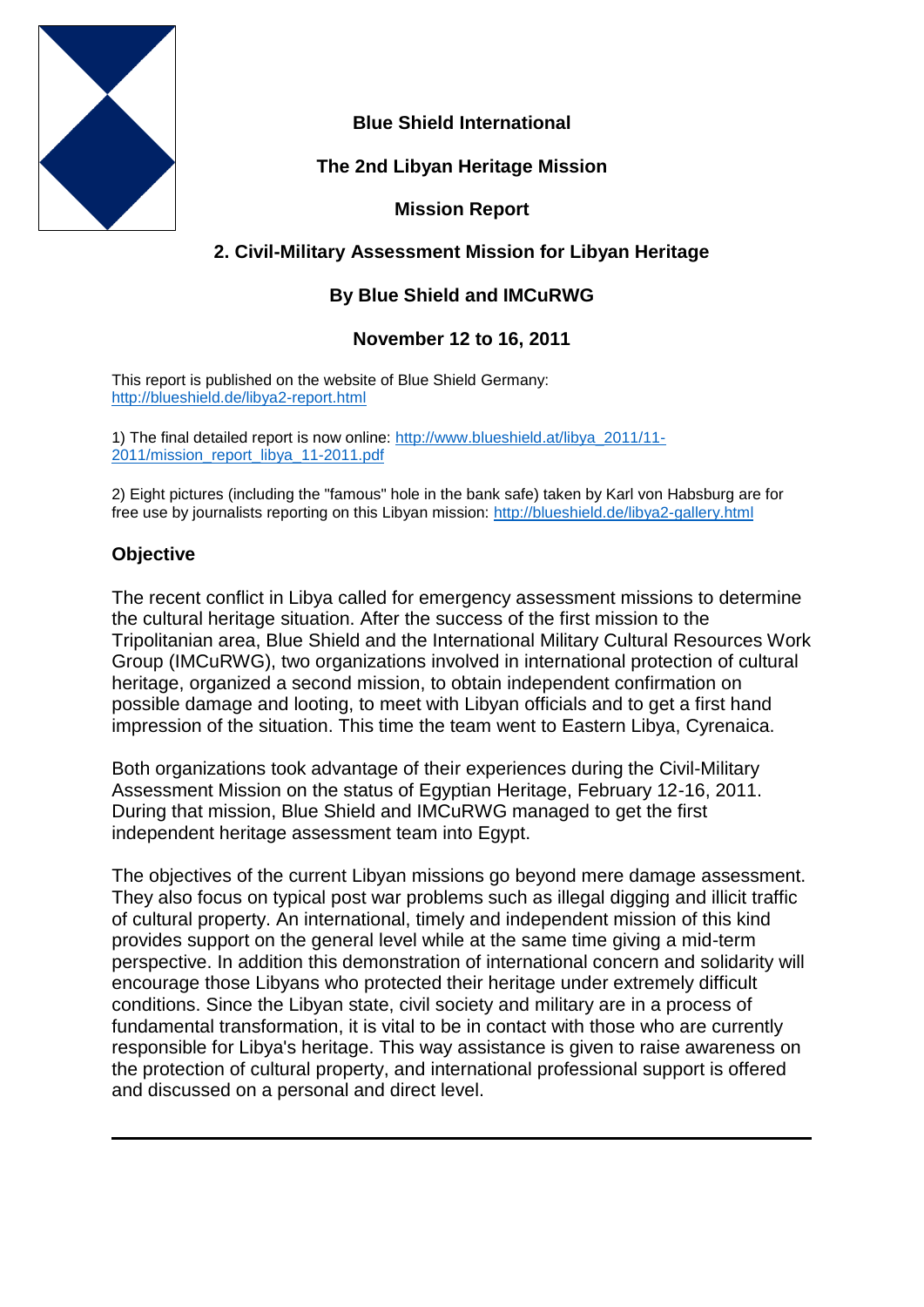## **Composition of the Mission**

The mission was led by 4 main persons:

**Karl von Habsburg** is President of the 'Association of National Committees of the Blue Shield' (ANCBS) (since 2008). He is a former member of the European Parliament for Austria and has specialized in International Humanitarian Law and Intangible Cultural Heritage Protection. A former Air force pilot, he is still serving in the reserve of the Austrian armed forces as Cultural Property Protection Officer. He is vice president of the Austrian Society for the Protection of Cultural Heritage and a founder member of Blue Shield Austria. Karl von Habsburg is frequent lecturer and author of several publications on the subject of Intangible Cultural Heritage Protection and Military Cultural Property Protection.

**Dr. Joris Kila** is chairman of the 'International Military Cultural Resources Work Group' (IMCuRWG). He is a researcher at the Institute of Culture and History of the University of Amsterdam. He has been acting chairman of the cultural affairs department at the Civil-Military Cooperation (CIMIC) Group North in the Netherlands, and in that capacity he undertook several cultural rescue missions in Iraq and FYROM (Macedonia). He is author and co-author of several publications on the subject of cultural property protection in times of armed conflict utilizing militarized experts and holds degrees in Art history and Classical Archaeology. He is a reserve Lieutenant Colonel and is regularly asked to advise on Cultural Property Protection issues.

**Dr. Thomas Schuler** is chairman of the Disaster Relief Task Force (DRTF) of ICOM (since 2005). He was director of the Stadtmuseum Tübingen (1985 – 1992) and of the Schlossbergmuseum Chemnitz (1992 – 2004). He has specialized in Museum Management and Disaster Preparedness and Management. He was lecturer at the Museology Department of HTWK Leipzig and regularly provides training courses for museum staff.

**Dr. Hafed Walda** Research Fellow at Kings College in London. He has a BA in Classical Archaeology from the University of Benghazi, Libya, an MA from the University of London and also a PhD from University College London. He excavated at Sparta and directed excavations at Leptis Magna for 4 years.

Karl von Habsburg, Dr. Joris Kila and Dr. Hafed Walda went to Libya. Dr. Thomas Schuler coordinated the mission from Germany and did background research.

### **Political Situation**

The 2011 Libyan Revolution developed into an ongoing armed conflict. On February 15, 2011 the ''Libyan revolution'' started in the context of the Arab Spring with peaceful protests. Anti Gaddafi demonstrations rapidly became more intense and escalated into an uprising across the entire country. A ''National Transitional Council' was formed in Benghazi with the goal to overthrow the Gaddafi led government and to hold democratic elections. This council became recognized as the legitimate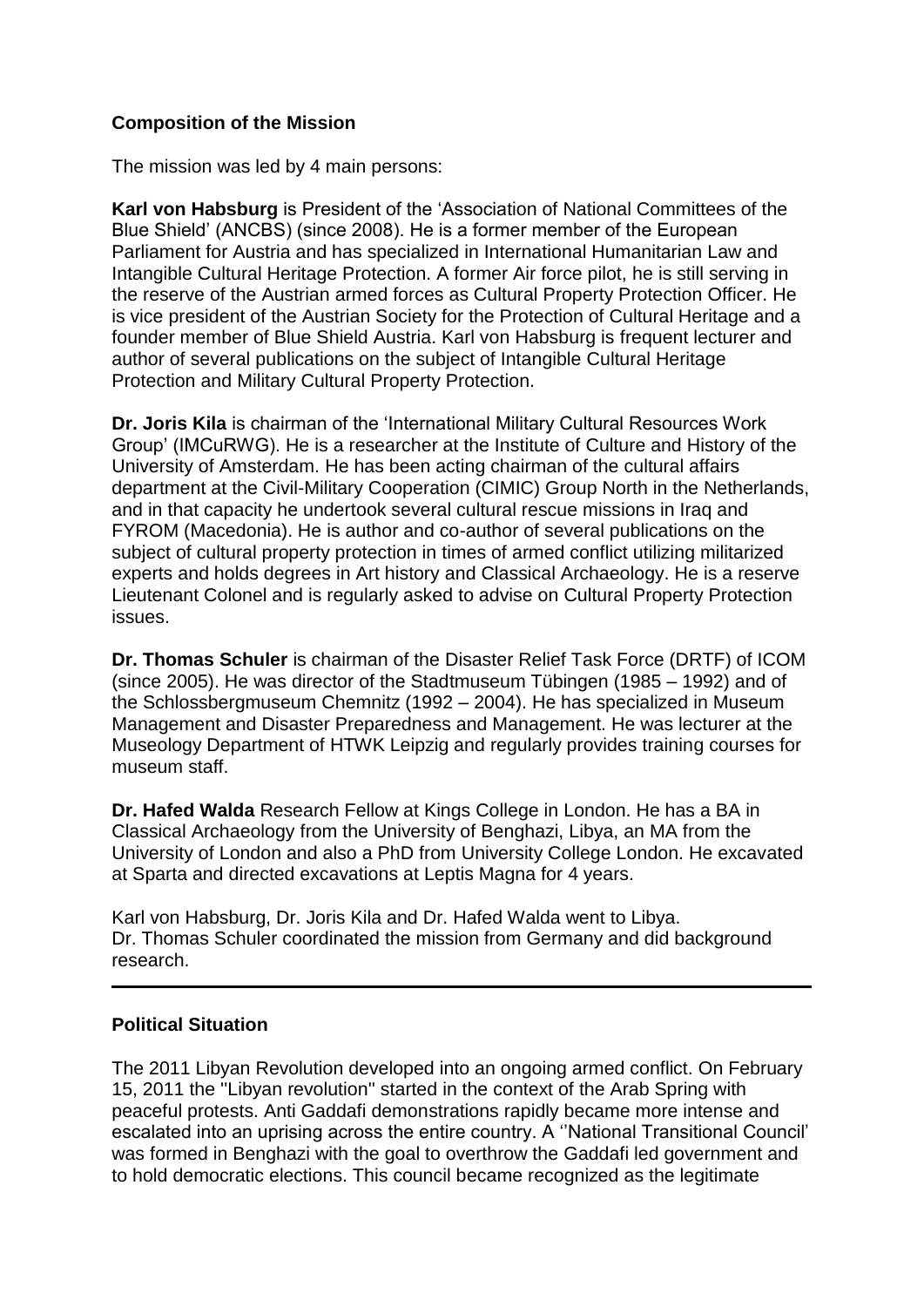representation of Libya and is currently working on the preparation of democratic elections.

With international (air) support provided by NATO the anti Gaddafi forces managed to take over almost all Libyan territory. They were able to count on NATO led air strikes and international financial support in the form of released, previously frozen, cash bank balances. After the capture and demise of Gaddafi on October 20th, only small pockets of resistance, described in Libya as the  $5<sup>th</sup>$  column, are still active.

## **Preparatory Work**

After it was decided that international armed forces from NATO would support the rebel forces by air, Blue Shield undertook to establish a 'no strike list' of Libyan cultural heritage sites with basic geographical data and coordinates, in order to avoid accidental hits. This information was provided to the Defence Departments of the participating countries some days before the start of the aerial attacks.

Because of the lack of presence on the ground, it was very difficult to obtain independent reports about the condition of cultural heritage in Libya. Therefore it was necessary to send an independent assessment team to make contact with those responsible for Libya's cultural heritage and to check a number of sites. All team members were aware of the sometimes insecure situation. Consequently it was decided that the mission should be small, flexible and conducted by Cultural Heritage Experts with military expertise. After the mission in September to Tripolitania it became clear that a similar mission would have to be conducted in Cyrenaica.

### **Short Description of the Mission**

On the morning of November 12, the team arrived back in **Benghazi**, Libya, from Istanbul. There was one serious problem: there are almost no functioning means of communication in this area.

Dr. Ahmed Buzaian, a very experienced archaeologist, met the team at the airport. He first took the team to a **warehouse**where, at the onset of the revolution, a good part of the archive of the Department of Antiquities (DoA) in Benghazi was hidden for safekeeping during the public unrest. Next stop was the bank, from which the famous **Benghazi Treasure** was stolen. This bank is close to Tahrir Square where the revolution started, behind the building of the former intelligence service. It had been burned down very early in the conflict and many people assume the fire was started in order to rob the treasure – pointing to an inside job. The treasure was never on display and is not entirely photo documented.

It is usually impossible to get access to the bank, but it was opened up especially for the mission. The thieves had drilled a hole from the cashier room right into the safe through the floor of approximately 70 cm of steel reinforced concrete. The hole was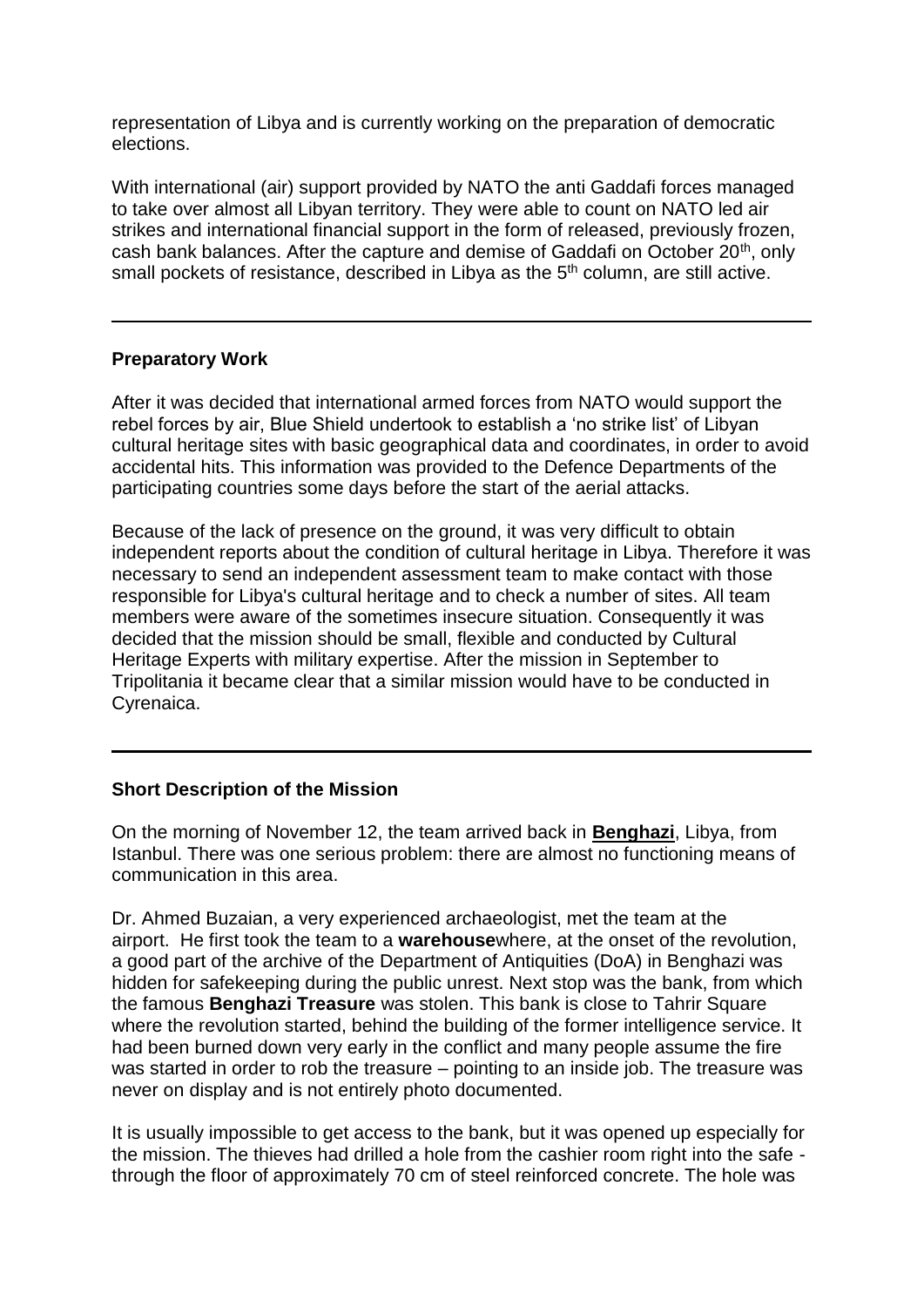so small that the thieves had to use somebody extremely small or a child to climb down and get the treasure. It must have been very noisy to drill that hole, and several people must have been involved. The only way for the team to get to the lower level to have a look at the safe door was to climb down through the burned out elevator shaft making their way through piles of soot and debris (**see [gallery](http://blueshield.de/libya2-gallery.html#Benghazi)**). The timeline though is shocking: The bank was burned down at the beginning of February while the responsible senior inspector, Youssef bin Nasser, was trapped in Ghadames because of the revolution. It took him 2 months to make his way via Algeria, Tunisia, by boat to Egypt and then over the border back to Benghazi. When he arrived and heard that the bank burned down, he immediately inquired about the treasure. The bank only acknowledged the theft in writing on 25 May. So the exact date of the robbery cannot really be established.

After visiting the bank the team went to Youssef bin Nasser's **office**. There he showed several unprovenanced objects such as pottery and a ceramic figurine, stolen in the area and brought over the border to Egypt where the items were sold. They were bought by a Libyan benefactor, who recognized and returned the items.

The Benghazi **museum** had been torn down in 2006. It was demolished by order of the Libyan prime minister (at the time), supposedly since it was hindering a clear view on the lighthouse. Some of the objects are currently stored in Youssef bin Nasser's office. He has even installed a secure fencing system at his own expense for maximum protection. Another interesting element was that he showed pictures of graves containing mummies from the south of Libya close to the Sudanese border (near Al Khofra). The graves had suffered from looting and vandalization during the revolution.

After a meeting with the DoA controller of Benghazi, Mohammed Attiatallah, the team drove to a Roman settlement area called **Umm al Shuga**, few kilometers from Dariana. The site has been seriously damaged. Before the revolution there had been a massive building programme to create irrigation channels in the area. When the revolution started, the workers deserted the heavy equipment. The tools were taken over by thieves and used to make massive, illegal excavations into a group of settlements. It is likely that nothing was found but the destruction is vast. There are holes, 5 metres deep and 20m by 10m wide, and many Roman walls have been destroyed (see [gallery\)](http://blueshield.de/libya2-gallery.html#Umm-al-Shuga).

The first destination of the next day was **Tokra**, one of the five cities of the Greek Pentapolis. The **site** was not harmed by the revolution but was used to store (and hide) many materials from the cathedral and the museum in Benghazi. It is important to note that the first Interim Council was created in Tokra at the beginning of the revolution. This council put the protection of the site very high on their agenda. This implies that the local population was again very involved in the safeguarding; a very positive pattern in Libya.

A big threat to the site, particularly the section on the Mediterranean shore, is coastal erosion. The sea has encroached on the archaeological site by 4 meters in the last 20 years.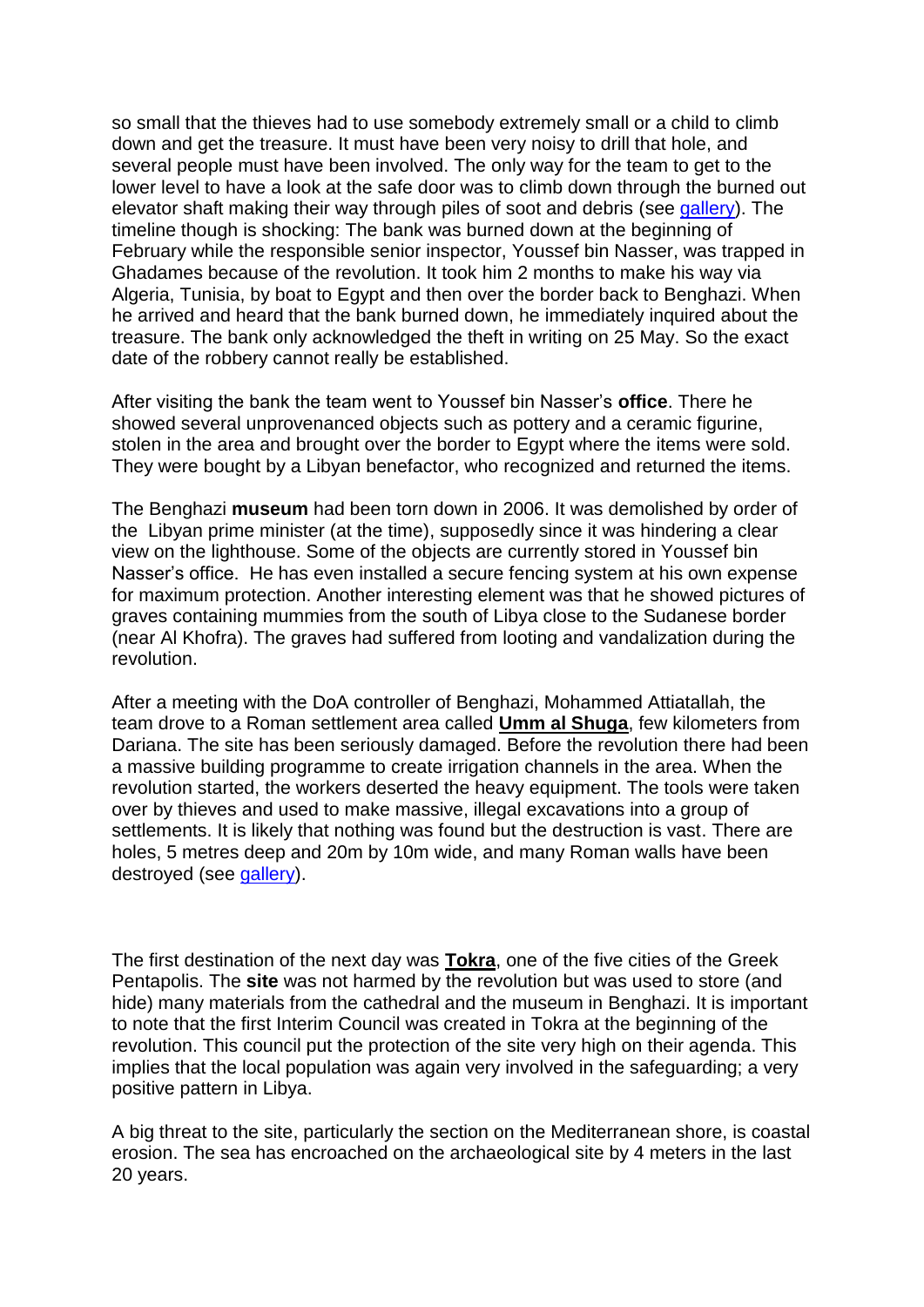On the journey from Tokra to Tolmetha lots of Greek and Roman settlements can be seen situated left and right of the street.

In **Tolmetha (Ptolemais)** the **museum** was opened especially for the team, it has not been harmed.

The only damage occurred to the **Polish mission home**. The house is currently occupied by armed squatters. They have not given access to representatives of the Department of Archaeology and have illegally sold several pieces that were in the house. Luckily the objects were recently recovered. It is dangerous to approach the house. The team drove by to have a look. Over the compound wall many pieces originating from excavations on site can be seen lying around in the courtyard. Supposedly there are some important mosaics on the premises but they were not visible to the team.

The team also tried to get information concerning sites in the south of the country. There is encouraging news from specialists who recently visited the Jofra Oases and Djerma. The sites seem to be intact. It is however not possible yet to get any information on Acacus as the security situation in that region is too dangerous to allow a survey.

From Ptolemais the team drove to **Qasr Libya**. Neither the **museum** nor the **site** suffered any damage. It was decided to open up the museum for the first time since the revolution. This necessitated cutting open the metal doors that were welded. Inside is a most beautiful small museum containing mosaics with Christian motives. In addition the church next door was opened. Present in Qasr Libya was also the DoA controller of Cyrene, Nasser Abdu al Jalil, who accompanied the team during the next part of the mission.

The following stop was **Cyrene** (see [gallery\)](http://blueshield.de/libya2-gallery.html#Cyrene). In the ''modern'' city, a lot of battle damage is visible. A military camp right next to the entrance was the scene of a lot of fighting, which luckily had no immediate effect on the archaeological site. Still many surrounding buildings were burned down. First the team visited a **museum** of which the entrance doors had been welded and specially opened. The spectacular collections of Cyrene are grouped in Archaic, Hellenistic, Roman and Byzantine departments. In the entrance space is the statue of Venus of Cyrene (repatriated from Italy). The team visited a specially locked small **reserve** that contains some important statue heads and several boxes with coins.

The diligence of the guards at Cyrene has to be particularly commended. They moved away from their families for weeks in troublesome times in order to protect the site. The DoA controller showed great courage. On March 9, at the height of the conflict, he learned of some illegal digging. First he sent out the guards to check the situation but they reported that they could not find anything. The next day he inspected the location personally and ran straight into the looters. They had just dug up a torso and he demanded that they hand it over. The group was composed of eight well armed men and he was alone and unarmed. After an exchange of words the situation became physical and they throttled him until he was unconscious and also stole his phone and keys. Later he called his stolen phone and started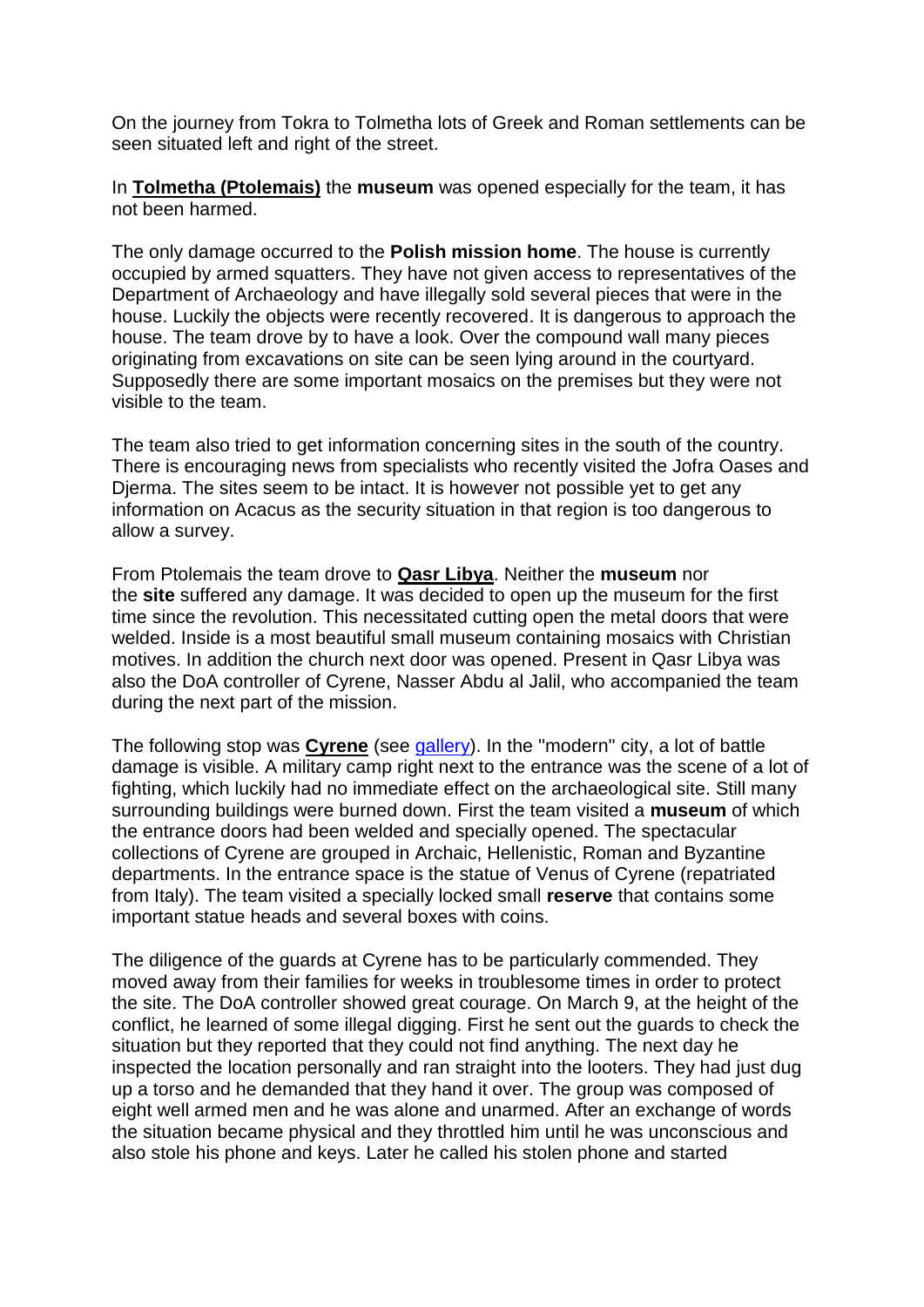negotiations with the looters for the return of the torso. Alas the stolen objects have not yet been recovered although some of the looters are jail.

On **site** the team visited the famous **mosaic of the 4 seasons** in the Jason Magnus palace. In the days leading to the revolution this was vandalized and 2 of the emblems depicting the seasons were stolen, creating a lot of damage.

The team also visited the **ethnographic collection**, housed in one of the warehouses which again was not harmed.

At the following meeting the controller Nasser Abdu al Jalil explained the **time line**. When the first demonstrations started in neighboring Egypt, the regional members of the Department of Antiquities met to talk about contingency plans. Nothing had, as yet, been foreseen. They decided to remove the archive from the site so the most valuable books and several boxes containing artefacts were brought to a secure and well guarded hiding place. On February 16, the Controller of Cyrene contacted the Director of Antiquities, Saleh al Agaab, for instructions. The Director authorized him to take any necessary measures for the protection of the cultural heritage should communications fail, which was soon the case. The controller instructed the 6 local offices to individually take measures for protection of the antiquities. This happened with varying success. Since the Transitional Government was not able to help them, the guards decided to keep on working without pay and organized that they would get provisions locally. So for 3 weeks the site was guarded by local armed volunteers.

The next morning the team visited the **library** of Cyrene, one of the oldest in Libya, founded 1914. The buildings are in an abominable state but most of the valuable books had been stored safely at the onset of the revolution.

The head of the technical department provided several photos of the vases that have been stolen in **Apollonia**, which was visited by the team next. Apollonia used to be the harbour for Cyrene and is at a distance of roughly 15 km.

The team visited the **museum**, where a break in occurred on 25<sup>th</sup>July. The looters forced the bars of an office window with direct access to the museum. They had obviously targeted what they were taking since they smashed a show case containing the 4 vases and left a  $5<sup>th</sup>$  behind.

After that the team visited the on site **warehouse** which contains some of the valuables. Amongst them are some Panathenaican amphorae and the vase that had been in the show case with the ones that were stolen. The warehouse gave the team the impression that it was reasonably safe.

About half the city of Apollonia disappeared in the earthquake of 365 AD and the tsunami that followed. The outline of the harbor can still be seen through the position of some rocks protruding from sea. The site is also very important for underwater archaeology.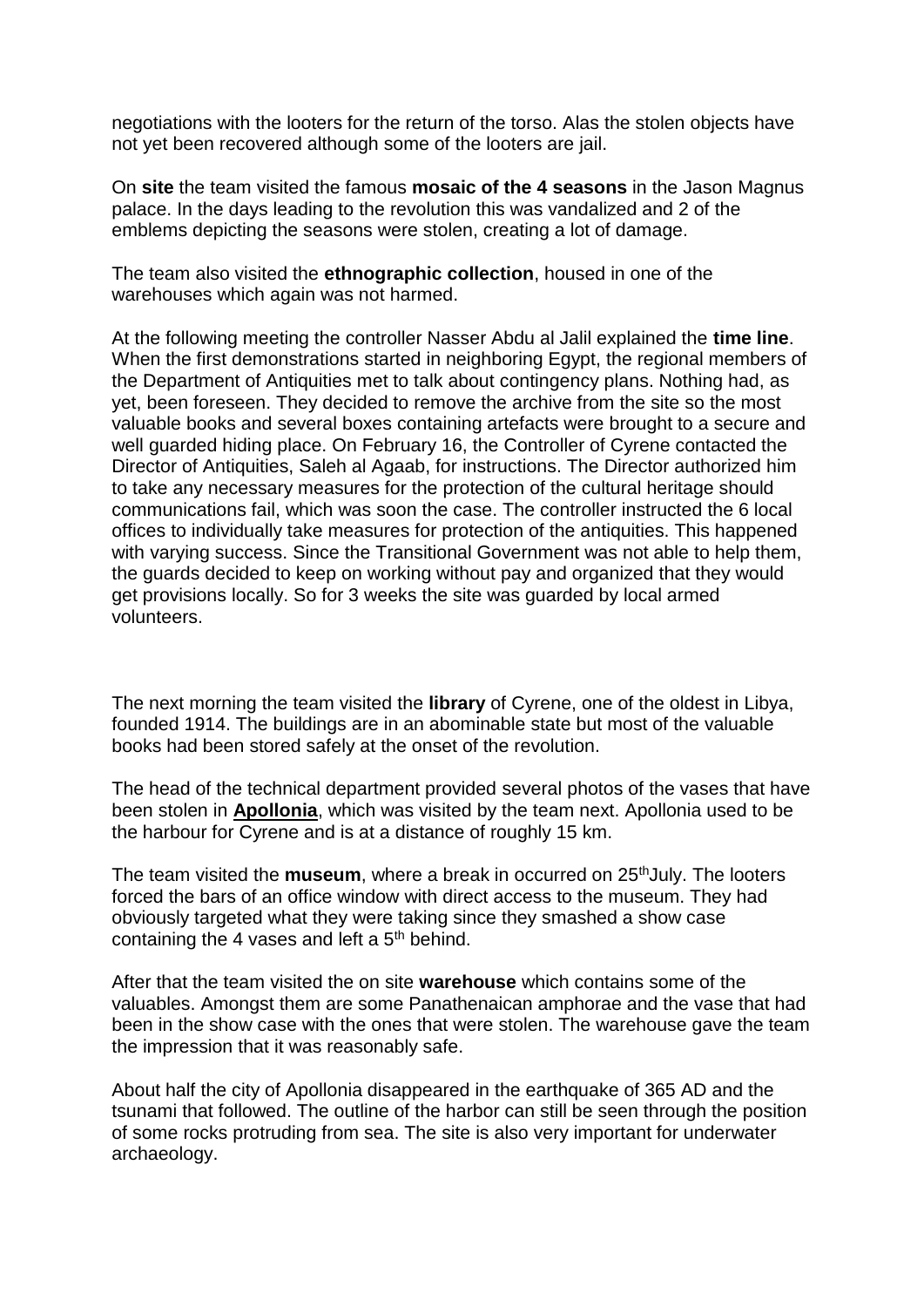A visit to the **temple district of Cyrene** and a stop at the temple of Zeus, which was destroyed 117 AD and later partly rebuild by Italian Archeologists, rounded up the day.

In the morning the team drove to **Darnah**. This town is not in a good state and looks rather neglected. The city of Darnah got severely damaged during the revolution but the charm of the city center is still amply evident.

The Darnah **museum** is located in a (now) burned out building. The first floor was used as the local tax office and therefore felt the brunt of the revolution. Museums and government offices apparently do not mix well in times of crisis. The museum's archive and its most important objects were brought to a safe place at the beginning of the revolution and the entrance doors to the museum were welded shut. The looters broke a hole in the door and stole a computer and an antique vase. Later the door was welded again.

From the closed museum, the team drove to the **palace of King Idris**. This rather small building is in a desolate state and is occupied by armed squatters who did not allow access. A plan exists to bring the museum to the King's palace. The palace is nevertheless owned by the heirs of King Idris and any new use requires their consent. Gaddafi tended to burn land registers when he wanted to conceal property belonging to the former king's family. He attempted the same in Darnah but the original state was reconstructed from copies of the register.

After returning to the **museum**, the doors were opened with an angle grinder (see [gallery\)](http://blueshield.de/libya2-gallery.html#Darnah). The inside of the building was a mess. There were burned pictures of Gaddafi, broken show cases, but also some good pieces that were collected by the officials of the Department of Antiquities and brought to a safe place.

Next the team drove to **Ras Hilal** to visit the ruins of an early **Christian church** ca 5<sup>th</sup> or 6<sup>th</sup> century. It is in an acceptable condition.

Back in **Al Bayda**, its oldest **mosque Zauia**, was visited. A former school is attached and the local dignitaries would love to see it revived. They would also like to see the mosque listed as cultural heritage site.

On the way back shortly before Benghazi the team stopped at a Roman settlement, **Ten Saluh**, that was damaged by illegal digging prior to the revolution.

In the evening the team received some valuable information. 8 coins from the Benghazi treasure had been offered to a journalist, who informed the authorities. Those coins were later retrieved from the Benghazi market by a DoA official.

In addition, the team had a **meeting** with Proferssor Abdulla Rhaibi of the University of Benghazi who, 2 weeks before, had visited Sirte to assess the situation at both the museum and the old Islamic site. The site is several kilometers away from the town and had not been harmed. The rest house was slightly damaged and the stores were broken into and part of their content stolen. Currently, work is underway to quantify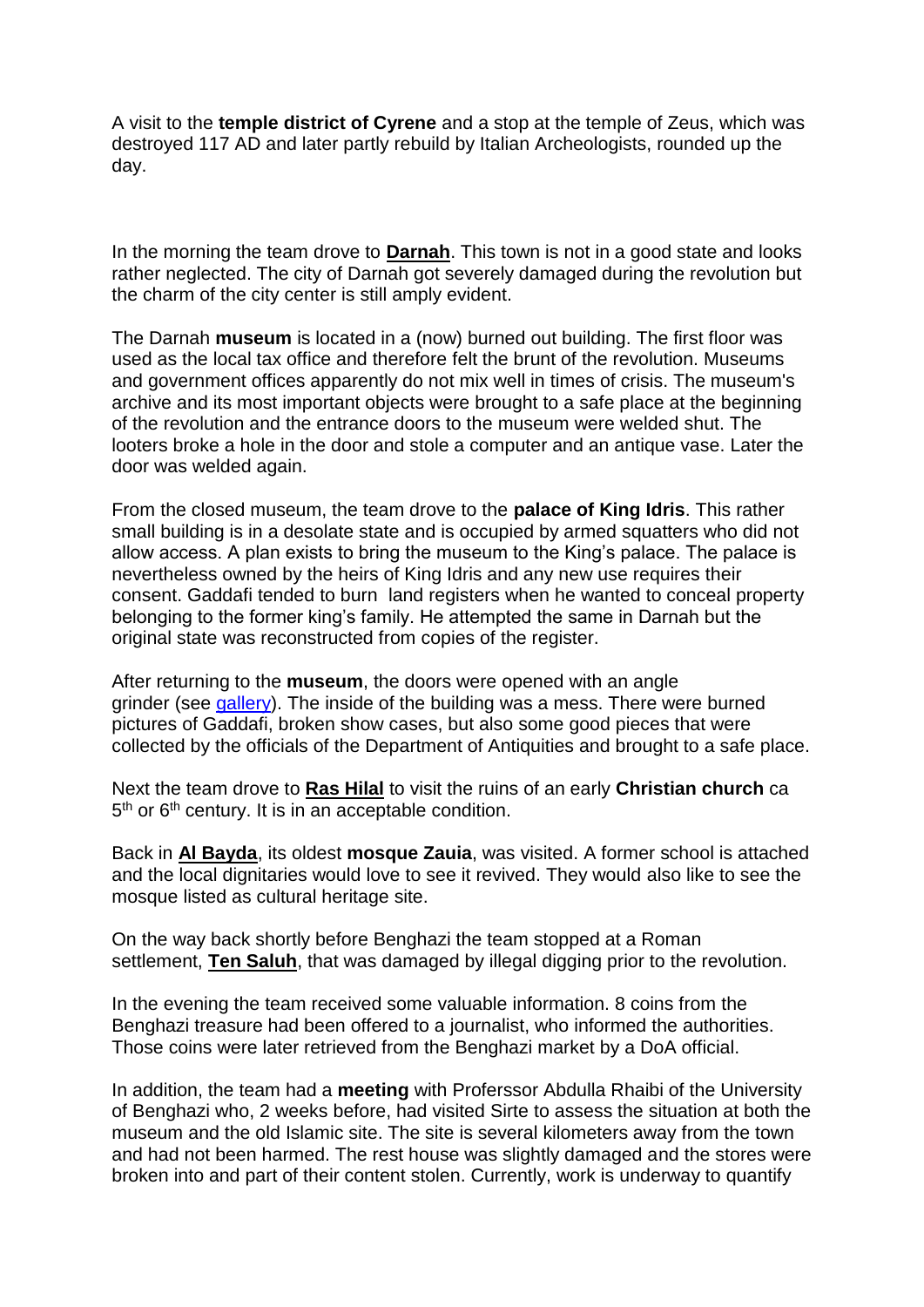the damage. In Ajdabiya, the contents of the museum had been taken by a number of private persons for safekeeping and have subsequently been returned to the controller.

A number of meetings with Libyan scholars concluded the mission to Cyrenaica. There is still a need to visit the cultural heritage sites in the south and in Ghadames. However, there are grounds to believe that they are largely unharmed.

### **Results**

#### **Benghazi**

The Benghazi treasure was stolen from a bank vault during the revolution (see [gallery\)](http://blueshield.de/libya2-gallery.html#Benghazi). So far only 8 coins have been recovered by officials from the market in Benghazi.

The archive of the Department of Antiquities was saved and brought to a secure place. The same applies to the content of the Benghazi museum and the cathedral.

#### **Cyrene**

A lot of damage inflicted to the modern city during the armed conflict but only minor damage to the site. Some illegal digging occurred during the revolution and some pieces were stolen.

A few days before the revolution, the mosaic of the 4 seasons in the Jason Magnus palace was severely damaged and parts depicting 2 of the seasons were stolen. (see [gallery\)](http://blueshield.de/libya2-gallery.html#Cyrene)

No damage to report on the ethnographic collection, the library and the archives.

#### **Darnah**

The museum was vandalized but there were few thefts (see [gallery\)](http://blueshield.de/libya2-gallery.html#Darnah). The palace of King Idris is suffering from the activity of the squatting. The city suffered extensive battle damage but the historic center seems intact.

### **Qasr Libya**

No damage was found.

#### **Ras Hilal**

No damage to the early Christian church.

### **Susa (Apollonia)**

Break in at the museum and the theft of 4 important vases took place during the revolution. The site and the storehouses remain unharmed.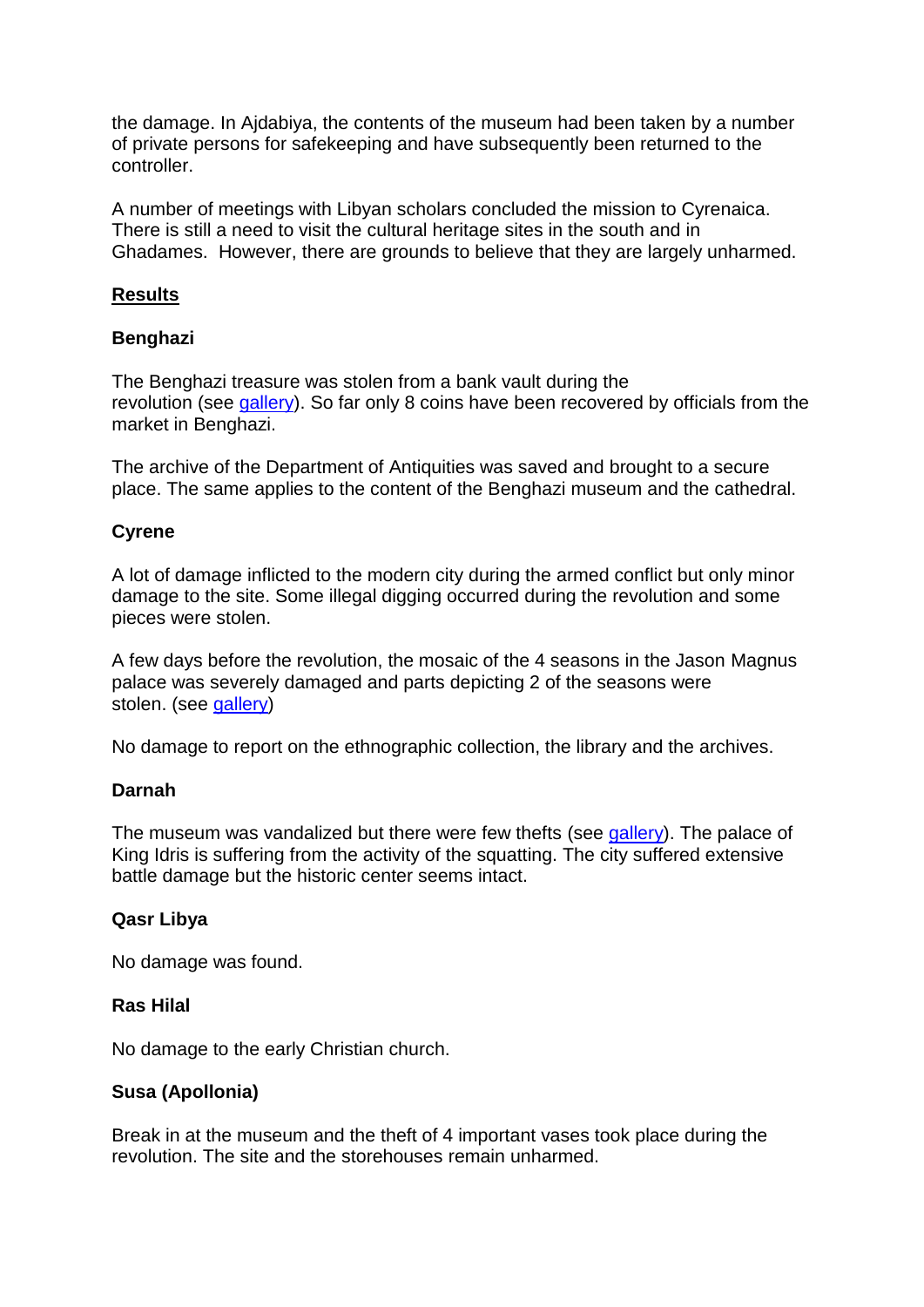# **Ten Saluh**

An early Roman settlement close to Benghazi was damaged by illegal digging prior to the revolution.

## **Tokra**

The site is safe and the stores were used to keep materials from the Benghazi museum and cathedral safe.

## **Tolmetha (Ptolemais)**

The museum was not harmed. There was damage because of the misuse of the Polish Mission House by squatters and the illegal sale of some of its content.

### **Umm al Shuga**

An early Roman settlement close to Dariana was severely damaged by looting (see [gallery\)](http://blueshield.de/libya2-gallery.html#Umm-al-Shuga). There are no reports that actually something was stolen.

### **Reports from museums and sites not visited by the team**

**Ajdabiya**: The contents of the museum were removed for safekeeping and later returned.

**Al Khofra**: Damage to the mummy graves, close to the Sudanese border, was reported.

**Djerma**: No damage.

**Jafra Oases**: No damage

**Sirte**: The site was not harmed; the rest house slightly damaged. The stores were broken into, several thefts were reported but the damage cannot yet be quantified.

### **Lessons Learned**

The mission was necessary and very well received as was demonstrated by the encouragement of Cultural Heritage officials as well as local staff on site.

The mission would not have been possible without the specialized knowledge and the contacts of Dr. Hafed Walda and his communication with the Transitional Government and the specialists and academics in place. In a country with only a very basic political structure, no confirmed government and a tribal- or regional based security system, local contacts are always of special importance. Therefore the fact that Dr. Walda knew most museum and site officials personally helped tremendously in achieving the objectives of the mission.

A basic condition for a successful operation was the willingness of the participants to go and take certain risks without waiting for insurances. Certain disappointment that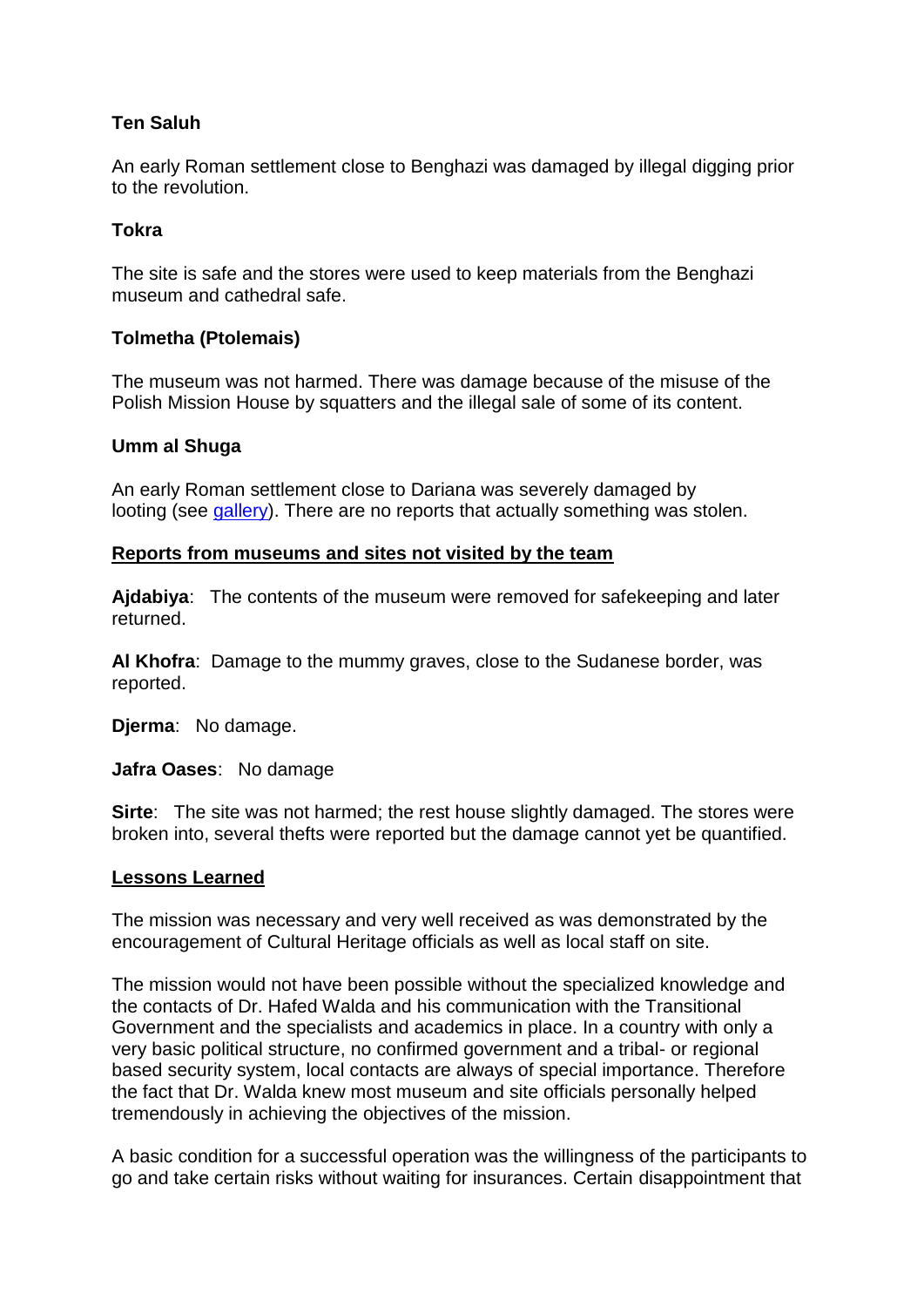other big NGO's and GO's dealing with Cultural Heritage, had not yet managed to send experts or assistance to Libya could be heard from all sides.

## **Suggestions for the Future**

It is important to plan follow up missions to Libya in the near future, since not all areas where damage was reported could be surveyed.

It is indispensable for Libya to deal in the near future with underwater archaeological sites. There is a great wealth of them off Libya's coast and no means, legal or factual for protection.

Libya has to be supported in publishing stolen Cultural Heritage objects in order to stop illicit trade.

It is strongly suggested by the mission that a conference in Libya should be planned for the near future to analyze the security situation at archaeological sites, museums and monuments, and provide strategies on how to deal with emergency situations and create contingency plans using Libyan and Egyptian examples and cases.

Military contacts and training about protection of cultural property are indispensable, this is for instance mandatory under IHL (Hague Convention) and is still not put into practice in many countries. Libya ratified the 1954 Hague Convention and its Protocols. Damage and access problems would have been less if the international community realizes this and would live up to the treaties they sign, not only in word but also in practice. NATO could have been instrumental within their concept of the Comprehensive Approach to provide expertise and logistical support. Maybe they will consider support for follow-up activities via IMCURWG.

Once again the importance of Cultural Heritage to restore national identity and to function as a binding factor for all tribes and factions became apparent. The Libyan cultural heritage and political authorities acknowledged this on more occasions.

### **Acknowledgements**

The mission would like to recognize the support they got from the National Transitional Council, Department of Archaeology, in Libya in these very difficult and tense times.

The mission would also like to recognize the outstanding help by the controllers and staff in the Cyrenaican area. It was also impressive to see the determination of the guards and Tourist police to protect the integrity of all cultural heritage sites against any intruder.

The personal support of Dr. Ahmed Buzaian and his great passion for the cultural heritage of his homeland was a great encouragement. His engagement and contacts made the success of this mission possible.